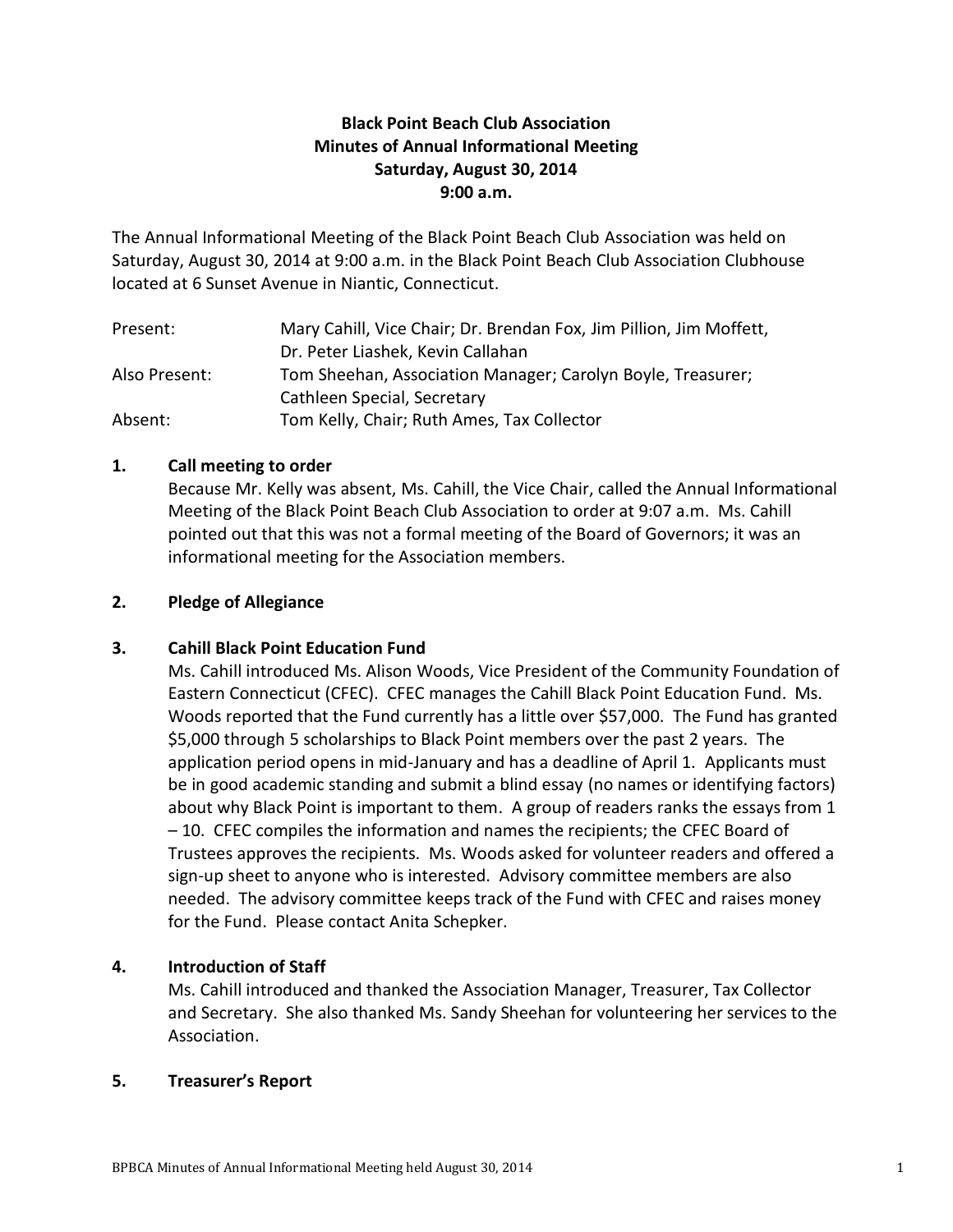The unaudited financial statement for the last fiscal year was posted on the bulletin board at the clubhouse.

# **6. Association Manager's Report – Tom Sheehan**

Mr. Sheehan reported on what was accomplished over the past year.

- The clubhouse passed a fire inspection.
- The parking lots and rights of way were resurfaced, painted and brought up to code. Handicap spots were added to the Whitecap lot.
- The missing street signs were replaced.
- We received a Certificate of Permission from DEEP to install 6 pilings on the boat docks.
- A cement slab and bench were installed at the Osprey Road right of way.
- The Blue Heron right of way was reseeded and a layer of topsoil was added.
- Motion lights were installed at the clubhouse.
- The flagpole is now illuminated from dusk until dawn.
- The air conditioner compressor at the clubhouse was replaced in July.
- The clubhouse attic fan was repaired.
- Gravel was placed at the entry to the clubhouse for safety reasons.
- The boat ramp was repaved. Mr. Sheehan thanked the Delmastro family for funding that project.
- Signage was painted on the South Beach pier. Mr. Sheehan thanked Dr. Liashek for donating the paint and labor.
- New geese rope was installed.
- The emergency off-season contact list continues to grow. Mr. Sheehan encouraged all members to provide contact information in case there is a problem at their property. There were 3 water main breaks last winter. Please provide the Secretary [\(bpbcsec@gmail.com\)](mailto:bpbcsec@gmail.com) with your off-season telephone number.
- The Town will shut off and turn on water at the street at no cost.
- At the Board of Governors Regular Meeting held August 28, 2014, Mr. Sheehan provided a detailed description and estimates for remodeling the clubhouse restrooms. The estimate to gut the two bathrooms but keep the walls and partitions is \$25,700. The Board approved the project at a cost not to exceed \$30,000. Samples of the materials were provided for review.
- Private rentals of the clubhouse were at an all-time high this summer. The clubhouse was rented 16 times.
- CL&P installed 6 telephone poles at and around the clubhouse. Two trees in the playground were topped. One pole caught fire and needs to be replaced. Mr. Sheehan is enlisting the assistance of the person who advocates on behalf of the Town in finishing the project with CL&P.
- We had police coverage for weekends since May. There were relatively few problems reported.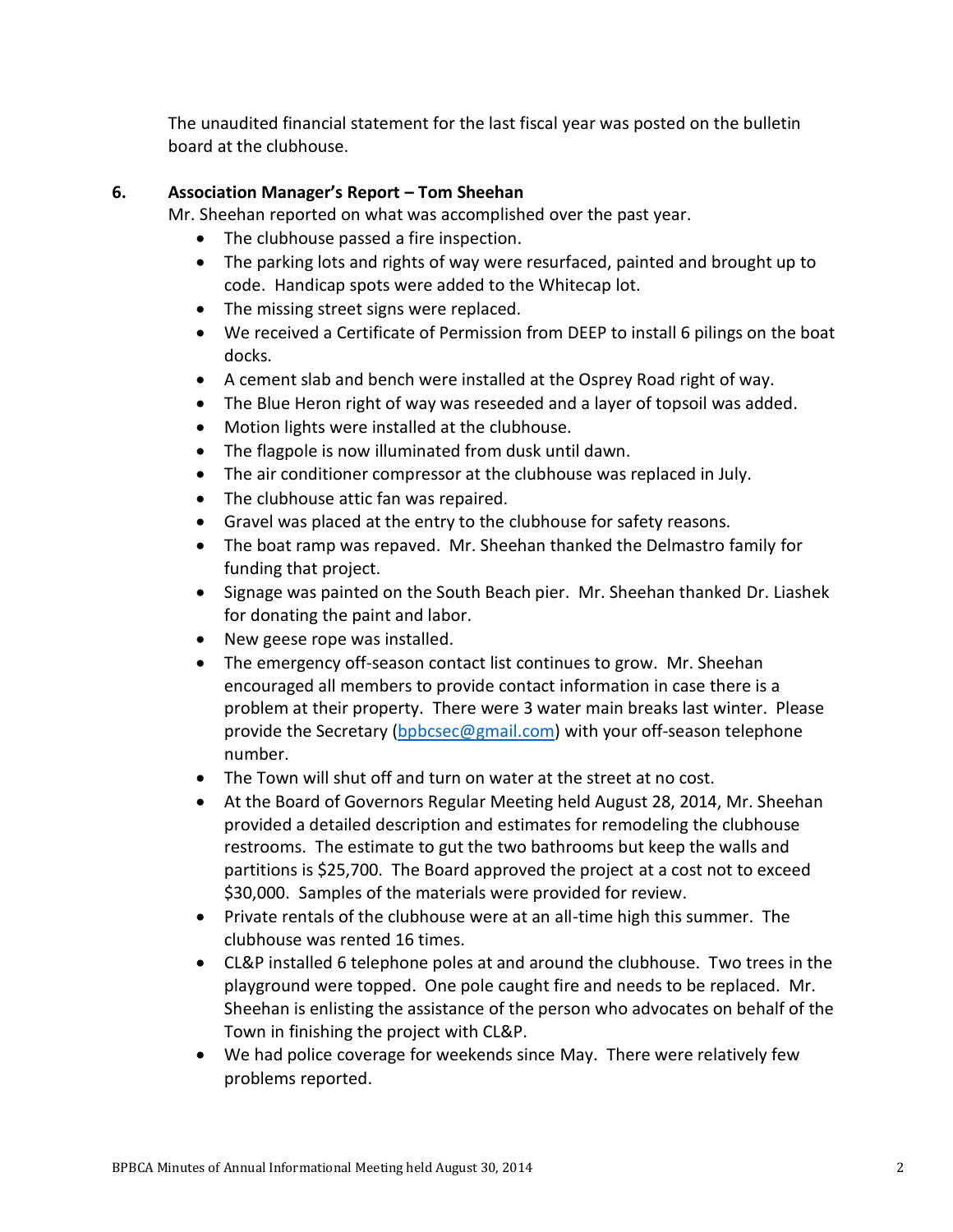- Mr. Sheehan obtained a supply of K-1 pills from the drive-by giveaway held in town a few weeks ago. Mrs. Sheehan had them with her at the meeting if anyone needed them.
- Mr. Sheehan thanked Mrs. Sheehan for her help in putting together the plans for renovations to the restrooms.

## **7. Vice Chair's Report – Mary Cahill**

- Ms. Cahill commented that the pilings were a costly project but they keep the birds away and they look nice.
- The renovation to the restrooms was approved at the Thursday, August 28, 2014 meeting of the Board of Governors. Mr. Sheehan made a comprehensive presentation and made great choices. Samples were provided for inspection.
- Ms. Cahill explained that the right of way behind upper Sea Spray Avenue was once a road used by farmers to haul seaweed from the beach to be used as fertilizer. It is difficult to police and is becoming a liability. Mr. Phil Hagaman spoke with the current abutting property owners and determined that they would be interested in purchasing the pieces that would extend their existing properties. The property is being sold to these property owners at \$1.50/square foot. The only glitch was an issue with an easement. The situation was resolved to the satisfaction of the property owners and the Association. Ms. Cahill hopes to have the matter concluded in September.

## **8. Public Comment**

Ms. Ronnie Allen, 53 Bellaire, thanked Ms. Cahill for everything she has done for the Association over the past 60 years.

Mr. Gene Massey, 10 Brightwater Road, updated the members regarding Millstone. Last year a small group from Black Point comprised of Mr. Massey, Greg McMahon and Tom Kelly was considering recommending that the Association become a party to some proceedings regarding dry cask storage at Millstone. However, they concluded that it could be expensive and would not be effective. They continued to monitor this and other issues at Millstone. Mr. Massey reported that the Nuclear Regulatory Commission issued an environmental impact statement approving all above-ground storage for nuclear facilities. Millstone may quadruple their storage capacity. The second issue is that there is pressure to change the cooling system. The current system is water based. The original license limited the operation of Millstone to times when the water temperature in the Sound was below 75 degrees. Their cooling capacity was not adequate to operate in temperatures over 75 degrees. Last year the water temperatures exceeded 75 degrees, and the facility had to shut down for almost a month. Millstone applied for a modification to their permit so they could operate at 80 degrees. The NRC approved the modification. It wasn't an issue this year because temperatures did not exceed 75 degrees. The third issue is that there is pressure from the DEEP to curtail to use of the Sound for cooling because of the impact it has on marine life in the bay. This may require that Millstone construct cooling towers. The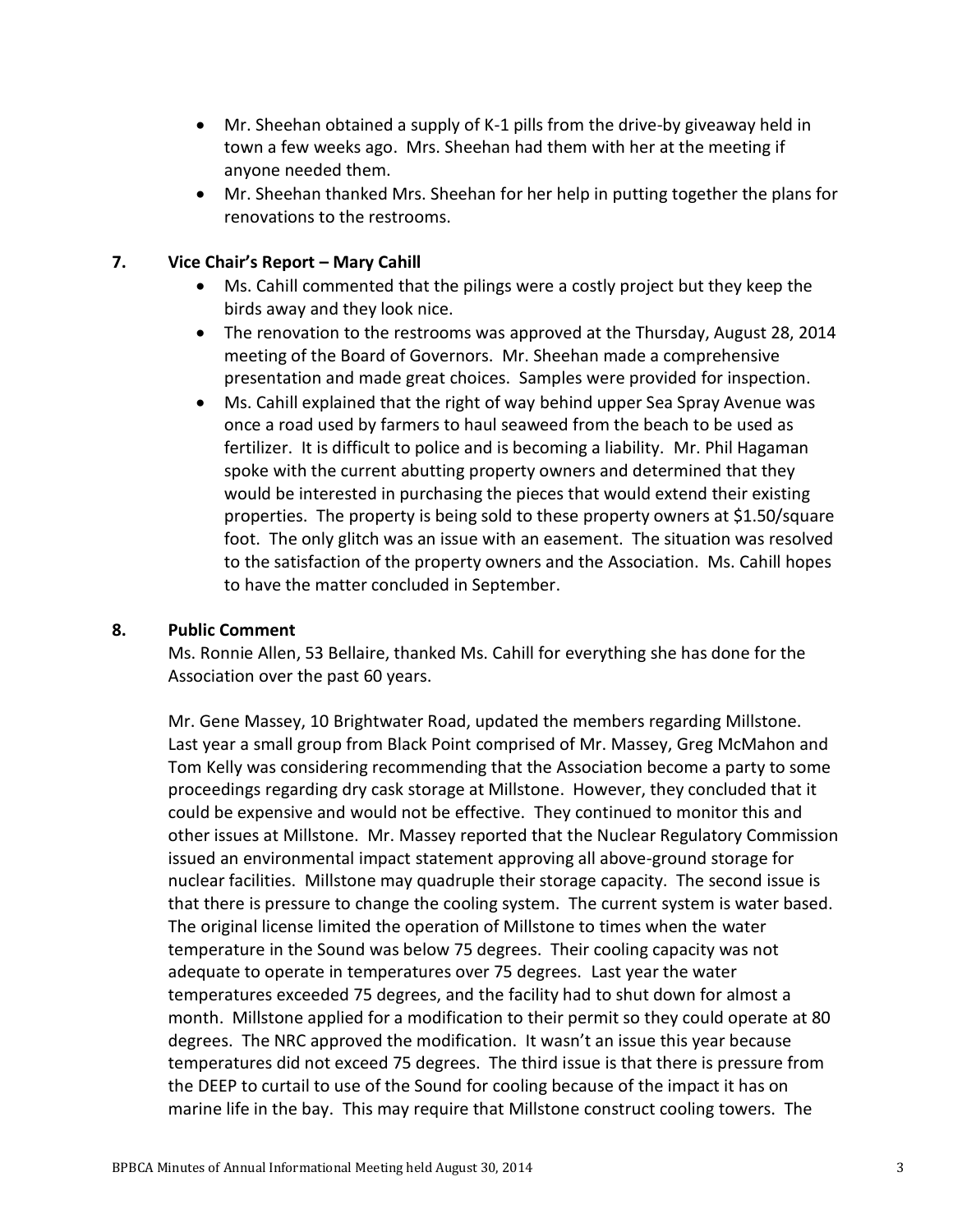cooling towers would be six times taller than the existing facility and would emit plumes of steam. He did not have any proposals or suggestions on addressing these matters but wanted to keep the members informed. Mr. Massey invited anyone interested in joining this committee to contact him. Ms. Cahill informed the membership that Mr. Massey travels from Washington, D.C. to Connecticut at his own expense to monitor these situations and thanked him on behalf of the Board and the Association.

Lil Diachenko, 25 Sunrise Avenue, commended the three beach patrol employees and the recreation program counselors and volunteers for the wonderful job they did this summer.

Bob Dawes, 5 Park Court, asked the Board to look into adding padding to the posts on the basketball court. His son was injured this summer when he tripped and banged his head on the pole.

Bob Murdock, East Shore Drive, thanked Tom Sheehan for the upkeep of the beaches. They were well maintained and beautiful this summer.

Pete Stempien, 5 Brightwater Road, understands that South Beach is always rocky, but he asked if a swath could be cleared from the right of way to the water so people could have easier access to the water.

Wendy Bourget, One Osprey Road, asked if we could have a light-weight ramp built that could help people get in and out of the water. Ms. Cahill responded that anything that goes into the high water mark has to be addressed with the DEEP first.

Bob Villecco, 22 South Trail, commented that the sand at South Beach has been the best in years. He is more concerned about litter, coolers, alcohol, and smoking at the beach. On the weekend of July 19<sup>th</sup>, he witnessed a dog attached to a chair on the beach. There is no signage at South Beach showing that these things are prohibited. He asked that reminders also be posted on the website and the Black Pointer. Mr. Sheehan responded that signs are on order for the Osprey and Sea Breeze rights of way. Mr. Sheehan said that garbage is the responsibility of the beach users. People should bring a garbage bag to the beach with them and take their trash home with them at the end of the day. Dr. Liashek held up a copy of the Association rules. Years ago the Black Pointer always had a sheet of rules inserted in it. He would like every issue of the Black Pointer include the rules so guests and newcomers are informed. He also asked that Association members politely help enforce the rules when they see they are being broken.

Wendy Pagani, 32 Sunset, commented that the beach has looked beautiful all summer. She asked about the sign that says the boat ramp is closed. Mr. Sheehan responded that the sign is still there because it is too heavy to move. He asked for a volunteer to help him remove it. The boat ramp is open but he recommends launching from the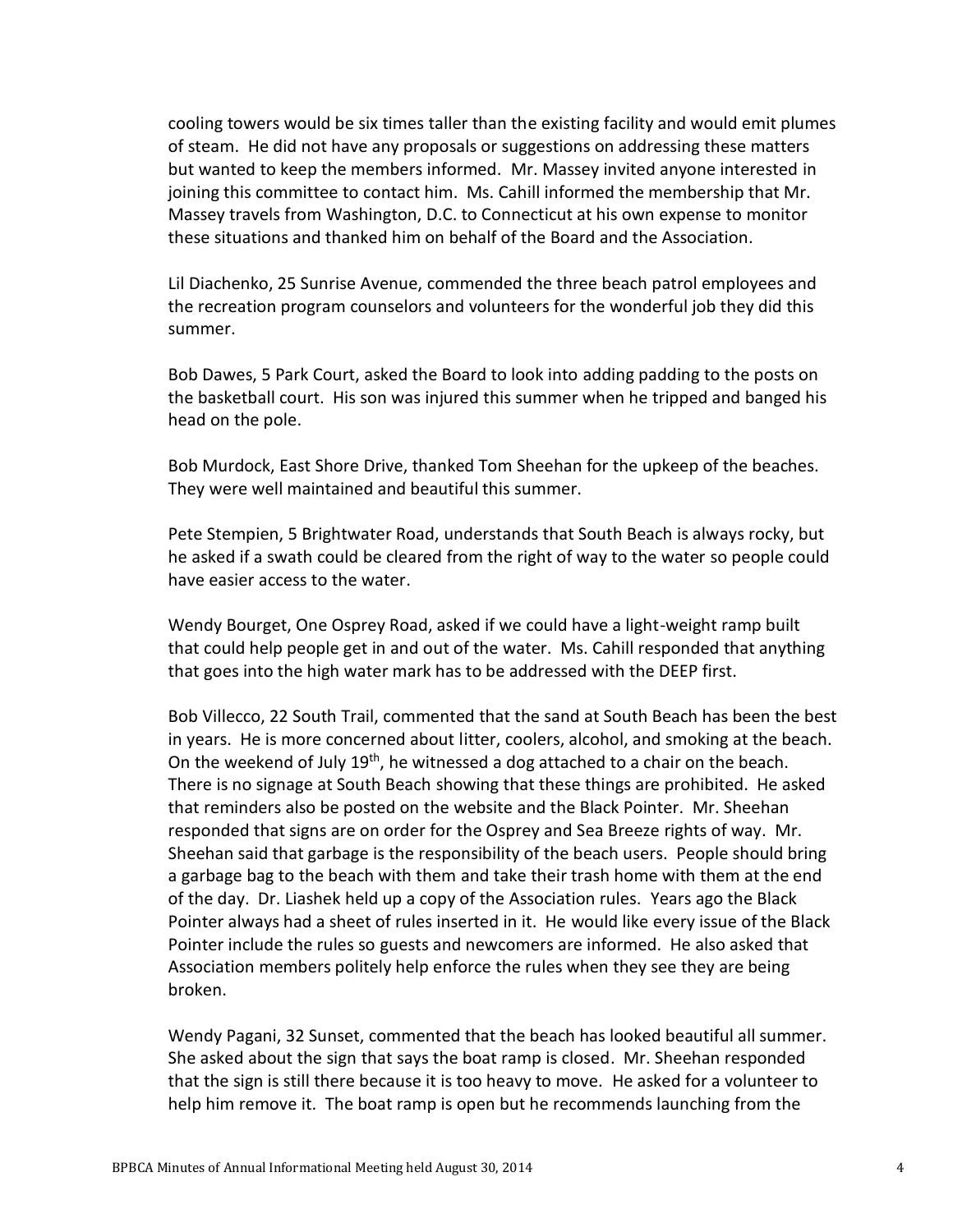Town. There is a two-foot drop off at our boat ramp. It would be a major project to improve.

Roberta Jordan, thanked Dr. Liashek for sharing the list of rules. It is the responsibility of property owners to display the rules for renters.

Kim Craven, 46 East Shore Drive, reiterated her concern about dogs on the beach. She had given the Board information from the Town stating that there is a fine for allowing dogs on beaches. She asked that the no smoking policy proposed at the August 28, 2014 Board meeting include all Association property, not just the beaches. She is also concerned about the change from a hanging parking tag to a parking sticker. Ms. Craven noted that the stickers cannot be transferred to different vehicles. Mr. Sheehan responded that each family will receive two parking stickers. Mr. Sheehan also stated that one-day passes are available if necessary. Regarding the Town's regulation on dogs on beaches, that regulation applies to public beaches only, not private beaches. It would not apply to Black Point.

Will Fountain, 31 Whitecap Road, reported that a storm necessitated that kayaks and other water vessels be removed from the beach and moved to higher ground. They were placed on an adjacent landowner's property. The landowner asked that the boats be removed from his property, but only four boats were identified. Mr. Fountain encouraged all members to identify their boats, kayaks and any other watercraft. Mr. Sheehan had stickers with him and encouraged everyone to use them.

Joe Acito, 52 Sea Spray Avenue, has four families sharing their house. The hanging parking tags are more convenient for houses shared by multiple families.

Cheryl Colangelo, Whitecap Road, had a problem with the sticker on her boat. She used permanent marker on the stickers but it came off. Mr. Sheehan responded that they are Coast Guard issued and permanent marker should not rub off.

A gentleman from Sea Breeze Avenue suggested the parking sticker be attached to the existing hanging tag. The tag then could be transferred between vehicles.

George Fries, 26 Nehantic, commented that parking tags were originally issued because there are a limited number of parking spaces at the beaches. Families should not have multiple stickers. He would like to keep the hanging tags.

Tony Orsini, Sea Spray Avenue, commented that the bench at the Sea Spray Avenue right of way needs to repaired or replaced.

Shevon Hickey, 8 Sunset Avenue, encouraged the Board to have a separate account for the Recreation Program. When the program raises funds, those funds must be used by December 31<sup>st</sup> or the money goes back to the general account. She thinks the money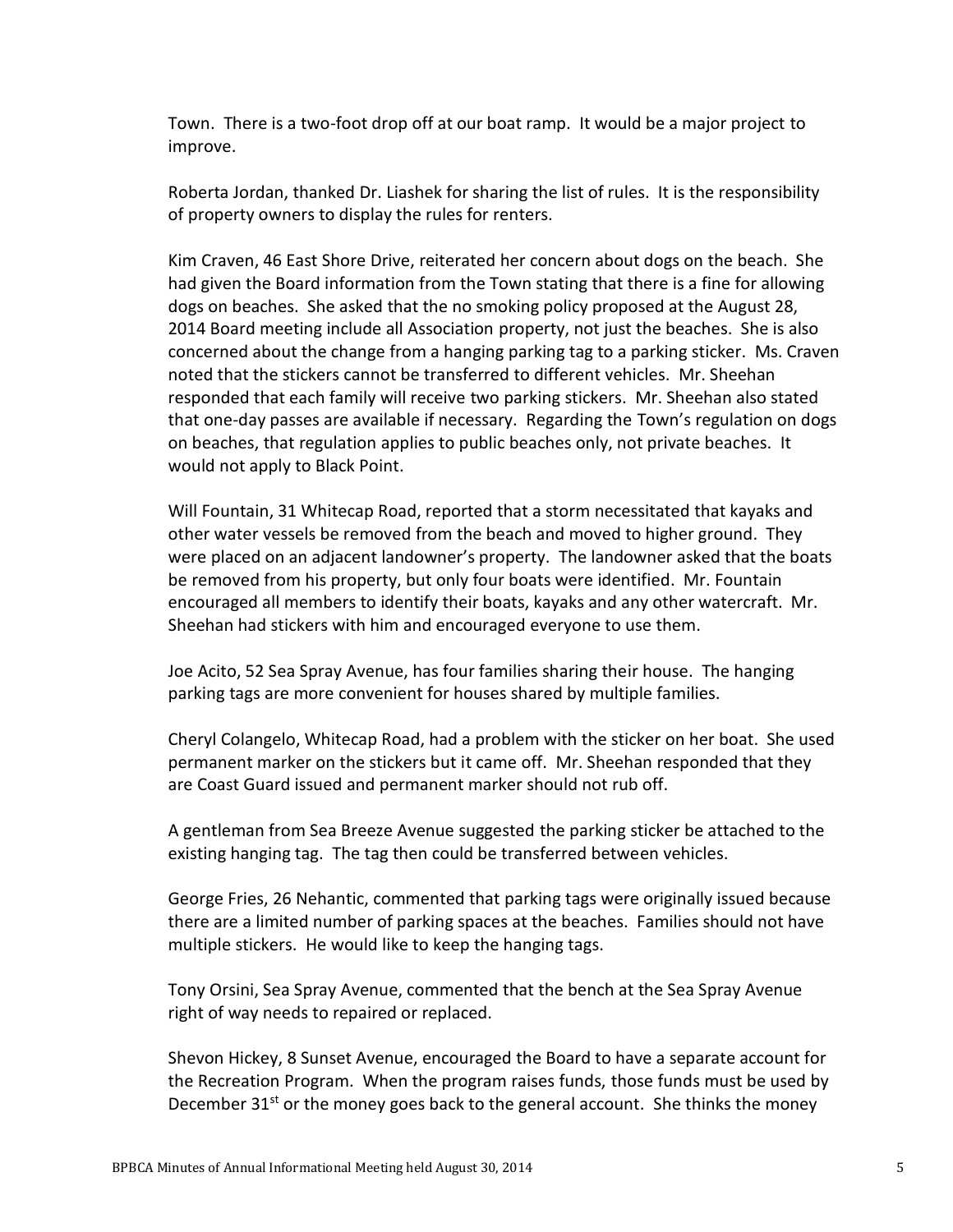should be reinvested into the program for crafts, salaries or whatever the program needs. She said that her husband has donated thousands of dollars' worth of merchandise to the fairs for the fairs to be successful and to benefit the Recreation Program. Money raised through a fundraiser for a particular program is supposed to stay with that program. Ms. Boyle responded that \$2,500 is allocated for expenses for the Recreation Program every year, and every year there is money left in that account. The Recreation Director has a Black Point credit card with the authorization to purchase supplies or whatever else is needed. There has never been an issue with the Board with paying for supplies or anything else because it is in the budget. As far as a separate account, all payroll has to be run through the Black Point master account which is set up with the IRS for all of the withholdings. A company called Paychex handles our payroll.

Kay Parulis, 22 Billow Road, is concerned about speeding in Black Point and suggested a temporary speed bump. She asked for other suggestions to address speeding. Ms. Cahill responded that we cannot have speed bumps.

Phil Lombardo, 3 East Shore Drive, asked for a summary of details on the restroom renovations. Mr. Sheehan responded that for carpentry, plumbing, electrical and painting, the estimate is approximately \$26,000. Both restrooms would be gutted and made handicap accessible. Washable vinyl beadboard will be put on the walls, crown molding, new partitions, new toilets and flooring will be installed. Each restroom will have two sinks, one of which will be handicap accessible, fall buttons will be installed and the lights will be motion sensitive.

Beth Brucker, South Trail, will work on the Black Point phone book over the winter. She asked that all members email her with the name that should be listed, the address and one phone number. She needs all information by March 1, 2015 and will post her contact information on the website.

Bob Guenther, 17 Bellaire, asked if a barrier or beam could be installed on the boat ramp so trailer tires don't go too far back and fall into the water. Mr. Sheehan responded that it may be able to be done as long as it doesn't go below the water line.

Gene Massey, 10 Brightwater, commented that the Recreation Program is an asset to the Association. It is the last place we should scrimp on money.

Mary Cahill, commenting as a member, noted that in the last 14 years, 22 children and grandchildren have been granted scholarships from the Cahill Black Point Education Fund. The Fund started out with 1 scholarship for \$1,000 and now offers 2 for \$1,500. No other beach offers a scholarship. The Fund sold signs to raise money. There are 9 signs left, and they are \$50 each.

Joe Spalluto thanked everyone who purchased a sign. A 50/50 raffle was held at the clubhouse. The raffle raised \$480. One winner of \$240 was drawn. Brian Comer was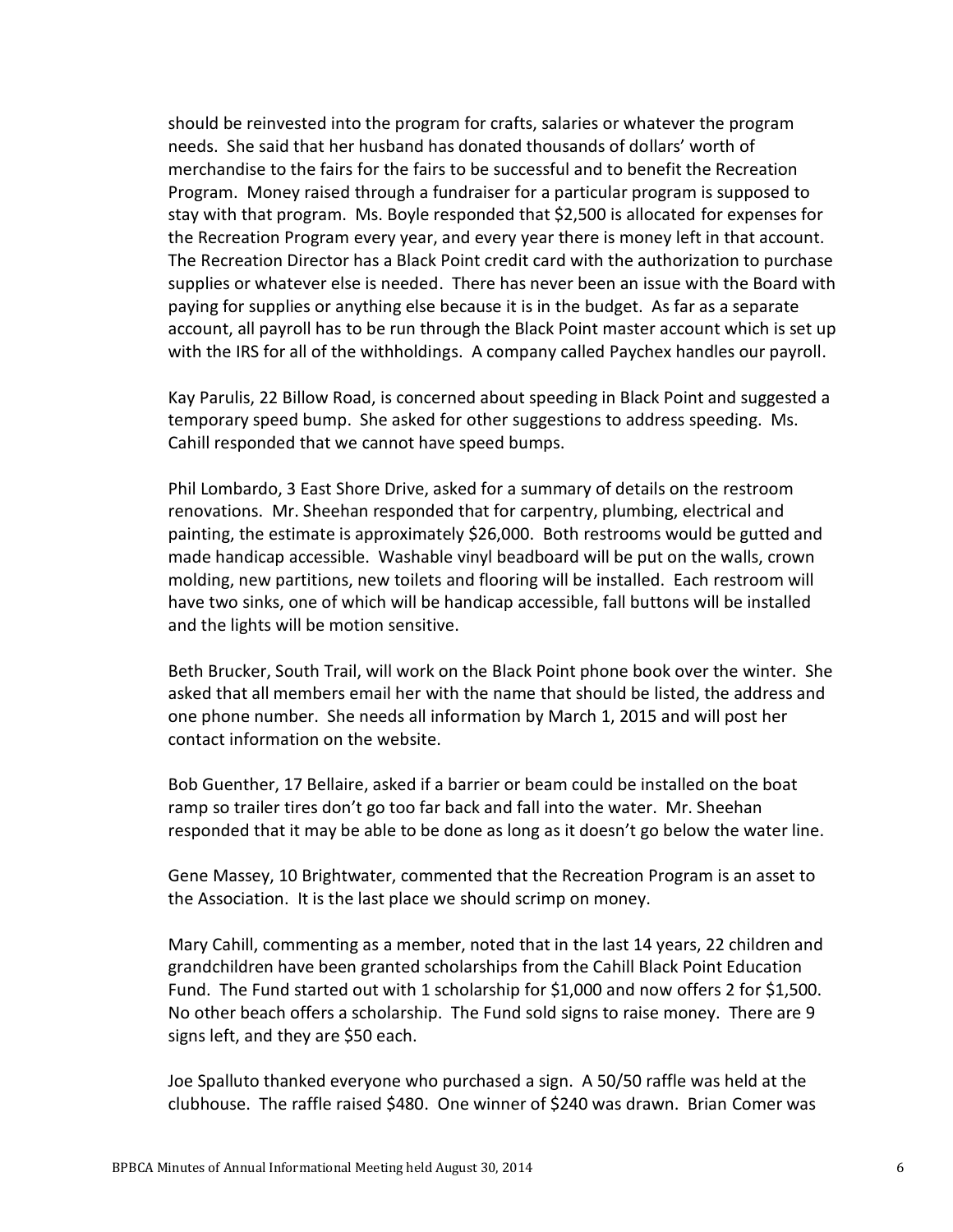the winner. He gave \$40 to his mother and donated the rest to the Fund. Between the raffle and the signs almost \$3,000 was raised.

Dave Murray, 39 Sea Breeze Avenue, is the Zoning Enforcement Officer for Black Point. He asked the members to inform their contractors that construction hours in Black Point are 8:00 a.m. – 6:00 p.m.

Bill McDowell, Saltaire Avenue, asked if the fishing hours are for the summer only or if it is year-round. Dr. Liashek responded that the Board made a decision that fishing would be allowed from 6:00pm – 11:00pm. There were complaints from members about the noise. There were also non-members fishing off our pier.

Diane Zukowski, 36 Sunrise Avenue, asked the Board to consider amending the offseason hours.

Wendy Bourget, One Osprey Road, asked that any members who fish off the pier discourage non-members from fishing there. Non-members park in front of her house on weekends in the fall. She feels vulnerable having non-members partying in front of her house.

A gentleman from East Shore Drive asked if the members were asked for their opinion on changing the fishing hours. Ms. Cahill responded that the Board made the decision, and he was encouraged to attend the Board meetings.

Kim Craven, 46 East Shore Drive, asked if the fishing hours were for South Beach pier, or if it applies to the other piers. There is no signage on the Sea Breeze pier. Dr. Liashek responded that the fishing hours are for all piers. He would be happy to paint the language on the Sea Breeze pier. He asked Ms. Craven to contact Tom Sheehan about it.

Beth Lord, 6 Cottage Lane, suggested that meeting agendas be posted in the Black Pointer.

George Fries, 26 Nehantic Drive, asked that the agenda be posted at least 48 hours prior to the meeting. Ms. Cahill responded that the agenda is posted at the clubhouse, the Town Hall and on the website.

Patty Foley DeAngelis, 56 Sea Spray Avenue, asked if the parking tag matter can be revisited. If someone works during the week and has the sticker in his/her car, it makes it difficult for the people who are there during the week.

#### **9. Board of Governors Comments**

Ms. Cahill asked each Board member to speak on an issue of importance to him.

Mr. Moffett would like to implement a no smoking policy for the beaches.